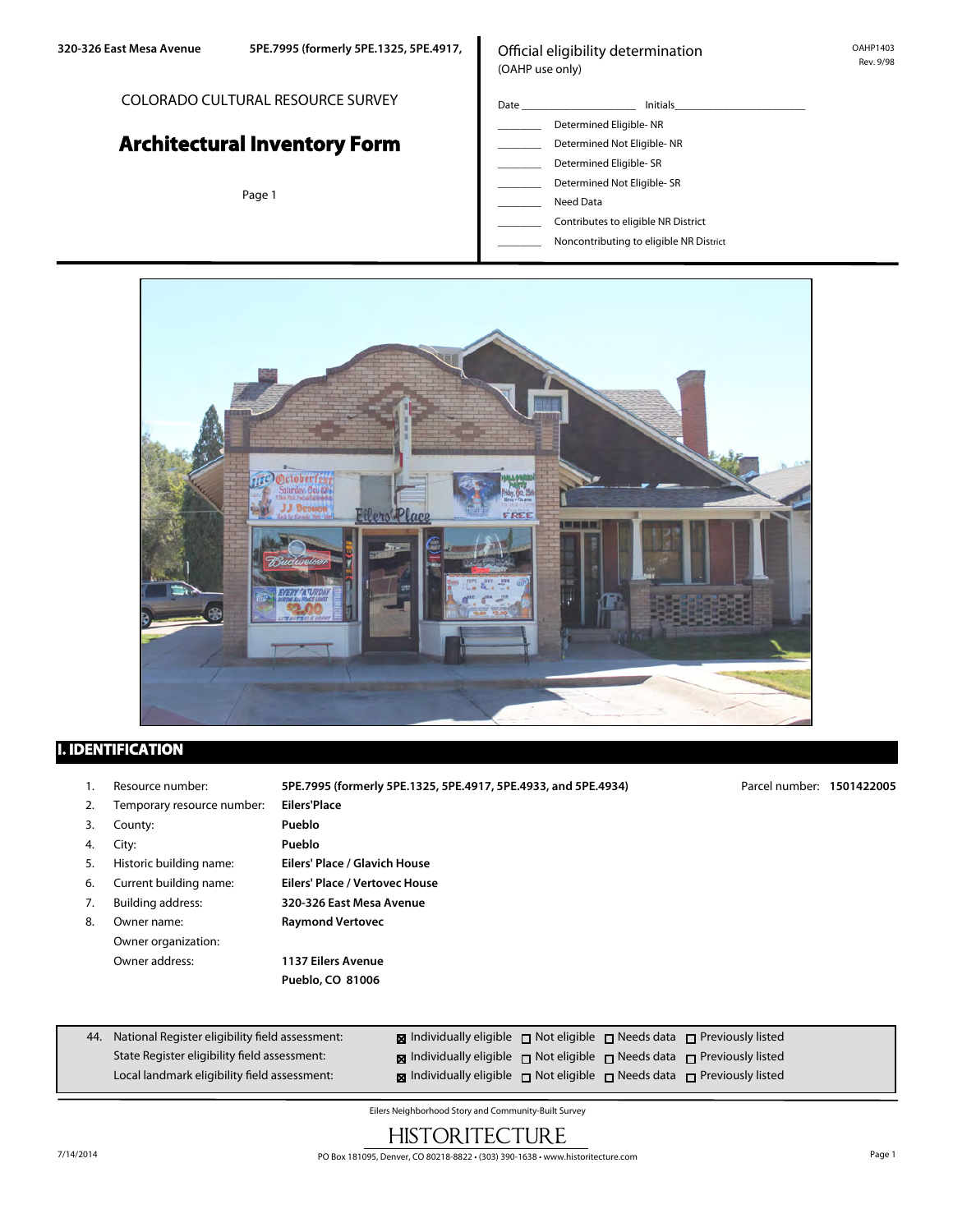Page 2

## **II. GEOGRAPHIC INFORMATION**

- 9. P.M.: **6th** Township: **21S** Range: **65W NW** 1/4 **SE** 1/4 **SE** 1/4 **SE** 1/4 of section **1**
- 10. UTM Reference Zone: **13** Easting: **534336** Northing: **4232960**
- 11. USGS quad name: **Southeast Pueblo** Scale: **7.5** Year: **1994**
- 12. Lot(s): **Lots 10, 11, 13, and 13, Block 2** Addition: **City Hall Place, Second Filing** Year of addition: **1889**
- 13. Boundary description and justification: **The boundary, as described above, contains but does not exceed the land historically associated with the property.**

Metes and bounds exist

### **III. ARCHITECTURAL DESCRIPTION**

- 14. Building Plan (footprint, shape): **Irregular Plan** Other building plan descriptions:
- 15. Dimensions in feet: **1822 square feet**
- 16: Number of stories: **1.5**
- 17: Primary external wall material(s): **Brick**

Other wall materials:

- 18: Roof configuration: **Gabled Roof/Front Gabled Roof** Other roof configuration:
- 19: Primary external roof material: **Asphalt Roof/Composition Roof** Other roof materials:
- 20: Special features: **Chimney Porch Roof Treatment/Dormer Window/Segmental Arch**

21: General architectural description:

**This parcel has seven resources: Eilers' Place bar (326 East Mesa Avenue), three homes (320 and 322 East Mesa Avenue and 1209 Eilers Avenue), a shed behind 320 East Mesa Avenue, a secondary housing unit behind 320-322 East Mesa Avenue, and a shed/pigeon coop behind 1209 Eilers Avenue.**

**Eilers' Place (326 E. Mesa Avenue)**

**Oriented to the north, this one-and-one-half story House with Commercial Addition features an irregular plan. The bar/commercial portion appears more forward, at the intersection of East Mesa and Eilers avenues, with the home behind and to the west side. This brick building has a**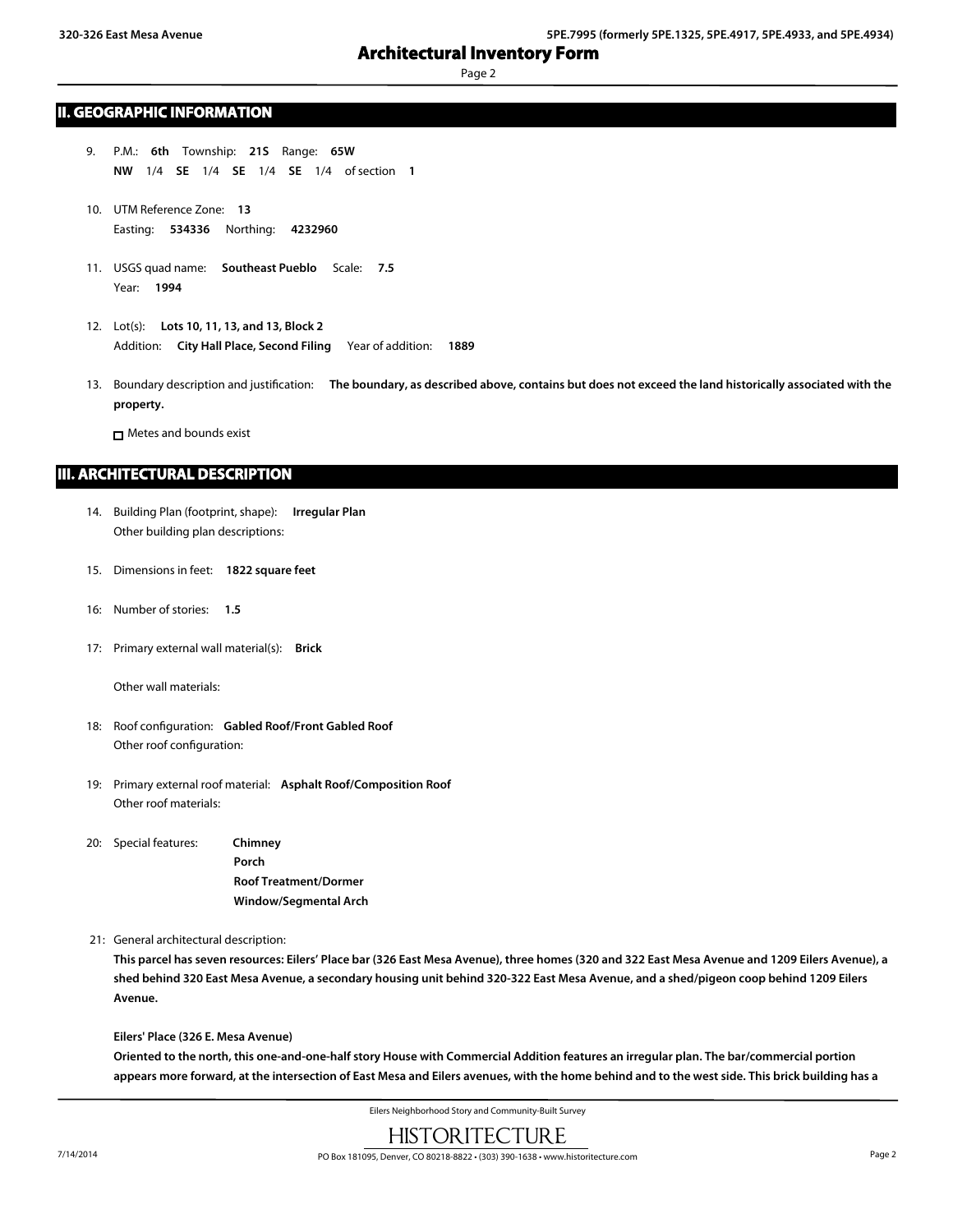Page 3

**front-gabled roof comprised of front-gabled roofs with overhanging eaves on both parts of the building and a curvilinear parapet on the bar. The roof is covered in asphalt shingles. All of the building's trim is wood painted either dark brown or cream.**

**The primary entry for the building offers access to the bar and is centered on the commercial façade. This recessed door has a large fixed pane** with a dark brown metal surround. Shop-front, plate-glass windows, with kick plates below, flank the bar's entry. The bar's name, "Eilers' Place," **appears in black script immediately above the front door. The transom area across the façade has been in-filled with wood painted cream. There is a two-sided, illuminated beer sign affixed to this board and located above the script sign. A rectangular, vertically oriented vent appears west of the beer sign. The main brickwork on the façade is blonde. Darker brown brick both defines the upper edge of the curvilinear parapet and features in the diamond-shape decorative elements on the bar's gable face. The home portion of this building is a bungalow with a centered primary entry. The inside door has eighteen fixed-pane lites, with dark brown wooden trim. The wooden screen door is painted reddish brown and features a band of decorative metalwork. Ten-lite sidelights flank the home's front door. The transom features nine square lites. The home's front door, that appears recessed within the shed-roofed front porch, is reached via two concrete steps. The house has battered wooden porch support piers with brick bases. Brick walls with a honeycomb pattern define the north and west sides of the front porch. West of the bungalow front door, there is a large, tripartite window; all three window sections feature three-over-one fenestration patterns, but the center window is much wider than the flanking two. There are three windows in the former home's gable face. The center window is rectangular, vertically oriented, and double-hung. The flanking windows are small, square, and fixed pane. Wooden knee braces are visible above these two smaller openings.**

**The east elevation is red brick. Along the roofline near the center of this side of the building, is a large, front-gabled dormer, covered in dark brown shingles. This dormer has two rectangular, vertically oriented, double-hung windows; wooden knee braces; and a short brick chimney. A large air conditioning unit appears on the roof just south of the dormer. On the main story of the building, even with the north edge of the dormer, is a rectangular, horizontally oriented window, with two panes each featuring three lites. There is a large, square, unpainted metal drainpipe south of this window. South of the oversized drainpipe are three identical rectangular, vertically oriented, double-hung windows with brick sills. Near the southeast corner of the building are two large doors that appear to have offered access to an attached, two-car garage; however, this portion of the interior has been converted to a large commercial kitchen and storage area. Each of these wooden doors has six fixed panes in the upper portion.**

**The west elevation is the side of the bungalow/home portion of the building. The side of the front porch appears at the northwest corner. The proximity of the adjacent house (322 East Mesa Avenue) makes some of the details difficult to discern from the public right-of-way. A cream metal drainpipe appears south of the porch. A tall brick chimney extends from the foundation and along the home's surface and above the roofline. Flanking the chimney are two rectangular windows. There is another tripartite window, like the one on the home's façade, roughly centered on this elevation. Near the southwest corner is a fourth window opening that is rectangular and vertically oriented. All of the main story windows have brick sills. Along the roofline, south of the brick chimney is a front-gabled dormer resembling the one along the building's east elevation. This dormer window appears to be rectangular and horizontally oriented, with three lites.**

**The south (rear) elevation is L-shaped. The front-gabled bay nearest Eilers Avenue has a single, centered, rectangular, vertically oriented, doublehung, segmental arch window. The gable face is covered in dark brown shingles, and there are knee braces. A utility meter appears near the southwest corner of this bay. The rear of the original bungalow is somewhat difficult to see from the public right-of-way. There is a single rectangular, vertically oriented, double-hung window centered within the shingle-covered gable face. On the main story of the former house, near the southwest corner, is a slightly wider rectangular, vertically oriented, double-hung window. East of this opening is a shed-roofed extension that appears to fill the entire ell (where the bungalow and bar intersect). This enclosed porch appears to be white wood with rows of multi-lite, rectangular, vertically oriented windows running on all three sides of this extension. The windows are located immediately under the shed-roofed eaves.**

22. Architectural style:

Other architectural style: Building type: **House with Commercial Addition**

23. Landscape or special setting features:

**The corner property at 320-326 East Mesa Avenue has a concrete sidewalk on both streets and a manicured lawn. A walkway extends from the**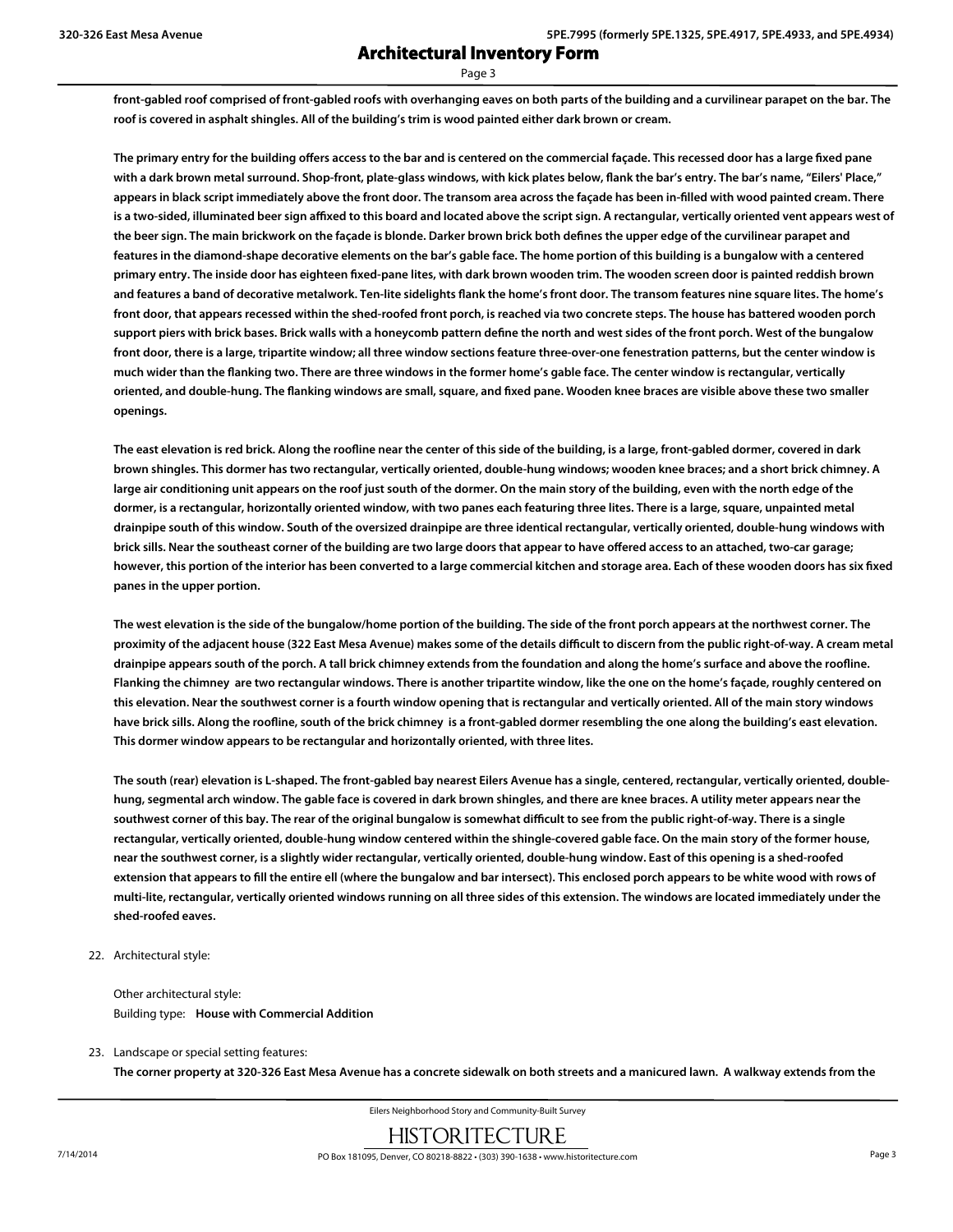Page 4

**street to the front door of the house and an older driveway now provides two parking spaces, off of East Mesa Avenue, for the bar. A double-wide sidewalk runs north-south along Eilers Avenue where it intersects with another driveway that leads to an attached garage.**

24. Associated building, features or objects: *See continuation sheet.*

## **IV. ARCHITECTURAL HISTORY**

- 25. Date of Construction: **Pre-1900** Source of Information: **Assesor, photos from Eilers' Place.** Actual **x** Estimate
- 26. Architect: **Unknown** Source of Information:
- 27. Builder: **Unknown** Source of Information:
- 28. Original Owner: **Unknown** Source of Information:
- 29. Construction history:

**According to the interviews and photos inside the bar, the building was originally two stories and remodeled after 1900 to one story with a new façade and attached to the house located to the west.**

#### *Information from Sue Miketa:*

**"… in keeping with the goal of preserving the heritage of the bar, the original exterior and interior setting is the same as it was in Pepa's day. The vintage Pepsi cooler in the corner and the original booths, bar, and barstools bolted to the floor…. Joe and Pam (Kocman) updated the bar to cater to today's needs. The bar (currently) has six beers on tap with a state of the art glycol beer delivery system that enables the beer to pour out at a whopping 29 degrees. Yes, we are known for serving the coldest beer in Pueblo!... With the bar capacity of only 64, a little clean up and some transformations have taken place here. The (former) garage is now our little Slovenian Pub where we (the current owners) invite our fellow Tamburitzans to share their music and continue to perpetuate our Slovenian/Croatian culture."**

#### *Accessory Buildings:*

**320 East Mesa Avenue: Installation of storm door, changes to two windows on façade, construction of brick front stoop. Dates Unknown.**

**322 East Mesa Avenue: Likely change to front porch, rear extension. Dates Unknown**

**Secondary Housing: Storm door replacement. Date Unknown.**

**1209 Eilers Avenue: Storm door replacement, slider window installation. Dates Unknown.**

**Shed and Pigeon Coop: No known changes.**

30. Location: **Original Location** Date of move(s):

## **V. HISTORICAL ASSOCIATIONS**

31. Original use(s): **Commerce and Trade/Grocery Store**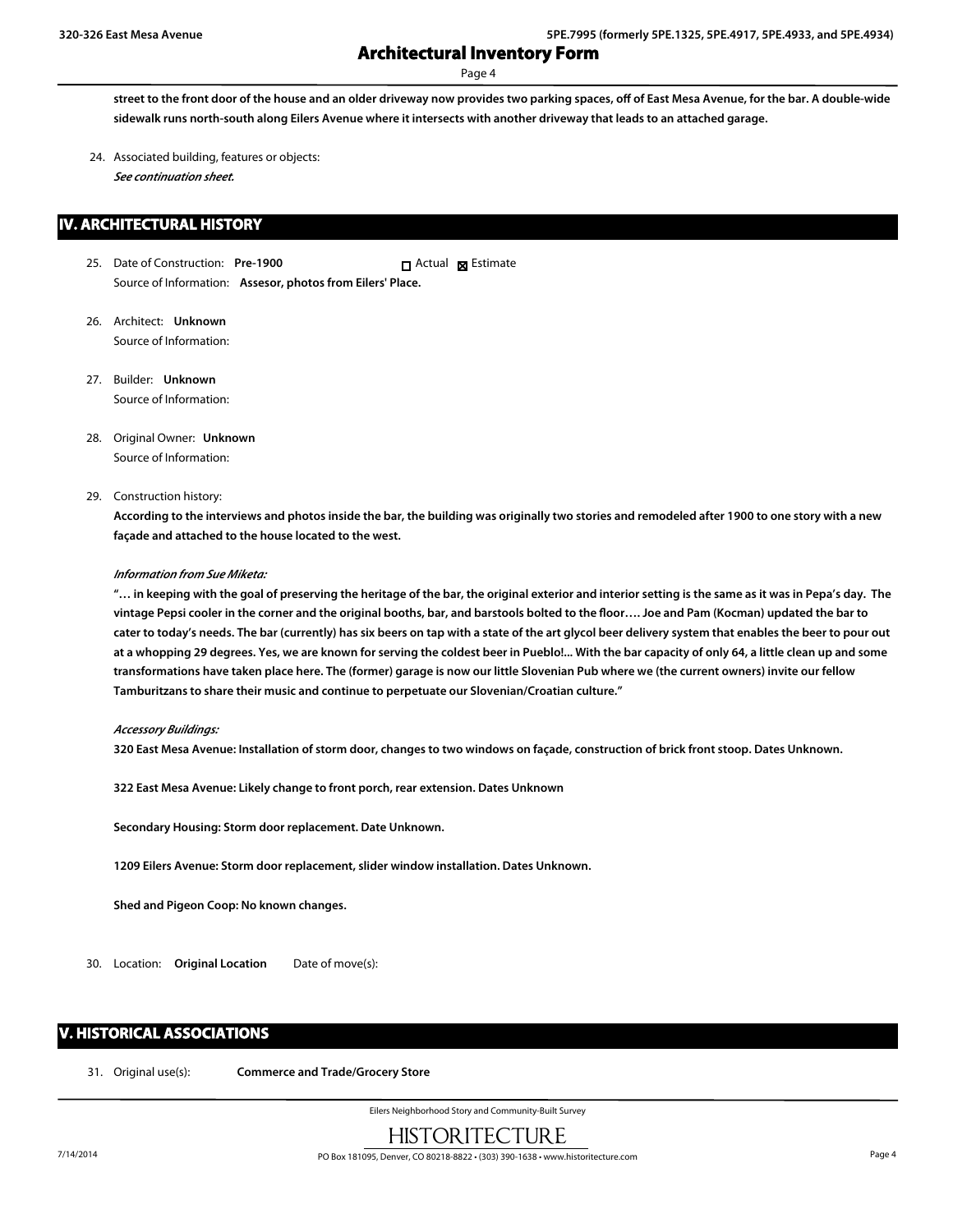Page 5

- 32. Intermediate uses(s): **Commerce and Trade/Bar Domestic/Multiple Dwelling**
- 33. Current uses(s): **Commerce and Trade/Bar**
- 34. Site type(s): **Commercial with house attached**
- 35. Historical background:

**Eilers' Place was both a business and a home. Josephine "Pepa" and Matt Glavich purchased the Llamo Grocery Store, at the southwest corner of Eilers and East Mesa avenues, in 1929. The property included not only the store but also an attached family home, two other small houses (320 and 322 East Mesa Avenue), a double garage along the rear of the property, and the small house addressed as 1209 Eilers Avenue (where Matt operated a barbershop). Six months after buying the grocery, Matt Glavich died of pneumonia, leaving Pepa to care for their five children. When Prohibition was repealed in 1933, neighbors convinced Pepa she should open a bar. On August 7, 1933, she received the second liquor license issued in the City of Pueblo. When Pepa passed away, in 1979, her children took over management of the bar. The third-generation family owners were Joe and Pam Kocman who managed the bar from 1991 until 2006. The bar is currently owned by Ray Vertovec and Sue Miketa, Pepa's greatgrandchildren.**

**Eilers' Place was a social hub of the community. Several neighbors shared memories about the bar at the Architectural Memoir Workshop on 14 September 2013:**

- **I remember going to the bar with my Dad and I would have a grapette soda-- nothing can compare**
- **The bar had gum and candy even where there was rationing during the War**
- **Getting (lard) buckets of beer from Grandma Pepa to take home to my Dad**
- **Klobasa Races, Bojon Act Awards, Bojon New Year's breakfast, and softball game to celebrate the bar's anniversary**

**Information from Eileen (Kocman) Deverich:**

**"Our home was also my grandfather Glavich's tavern. Living in the home were my grandmother (Josephine 'Pepa' Glavich) and her children Lillian, Raymond, and Matthew; my Aunt Evelyn (Glavich) Mohorcich and her husband Joe with their children Joe and Evelyn Mae; and my parents Elsie (Glavich) and Rudy Kocman and my brother Ed.**

**"The guys lived in a huge room upstairs that I always called a dormitory. My parents' bedroom was upstairs, Grandma and Aunt Lillian shared a room, and my cousin Maizie, myself, and our neighbor Gerri (Yoxey) shared another room. The rooms were all big and we had plenty of room. My Aunt Evelyn had a heart condition so she and my uncle Jay had a room downstairs because it was too difficult (for her) to climb the steep stairs.**

**"Living with such a large family also meant a lot of work. Monday was always wash day and my mother did all the laundry with two wringer washing machines with a coal stove heating all the water (and) then hanging them (the clean clothes) out on the clothesline outdoors. After they (the families' clothes) were dry, then she and my Aunt Lillian would dampen the clothes and fold and roll them up then put them in and oil clothlined basket to iron the next day. On Tuesday out came two ironing boards and irons and Mom and Lillian would begin ironing all morning. Those were the days when everything was handmade of cotton and had to be starched. Aunt Evelyn was the chief cook and baker. She was a great cook and we always had delicious meals and wonderful cakes, pies, cookies, and fancy pastry. Can you imagine cooking for twelve to fifteen people every day? (… and) then the dirty dishes. No modern dish washer, just dishpan hands. We lived that way until 1944 when my sister Judy was born and then, in 1946, when my sisters Marlene and Darlene were born. (I remember) in 1946 the twins had whooping cough, and we all took turns holding them up and walking the halls all night.**

**"We grew up in a wonderful neighborhood. It seemed like we were all one big family. No one ever locked their doors and everyone got along. All the neighborhood kids got together every night and played kick the can, hide and seek, red rover, jumped rope, etc. When we got a little older we looked forward to Friday night when we would walk over the bridge into Bessemer where we went to the movies at either the Clyne or Avalon Theatre. We always wanted to see the next chapter of the serial that was playing.**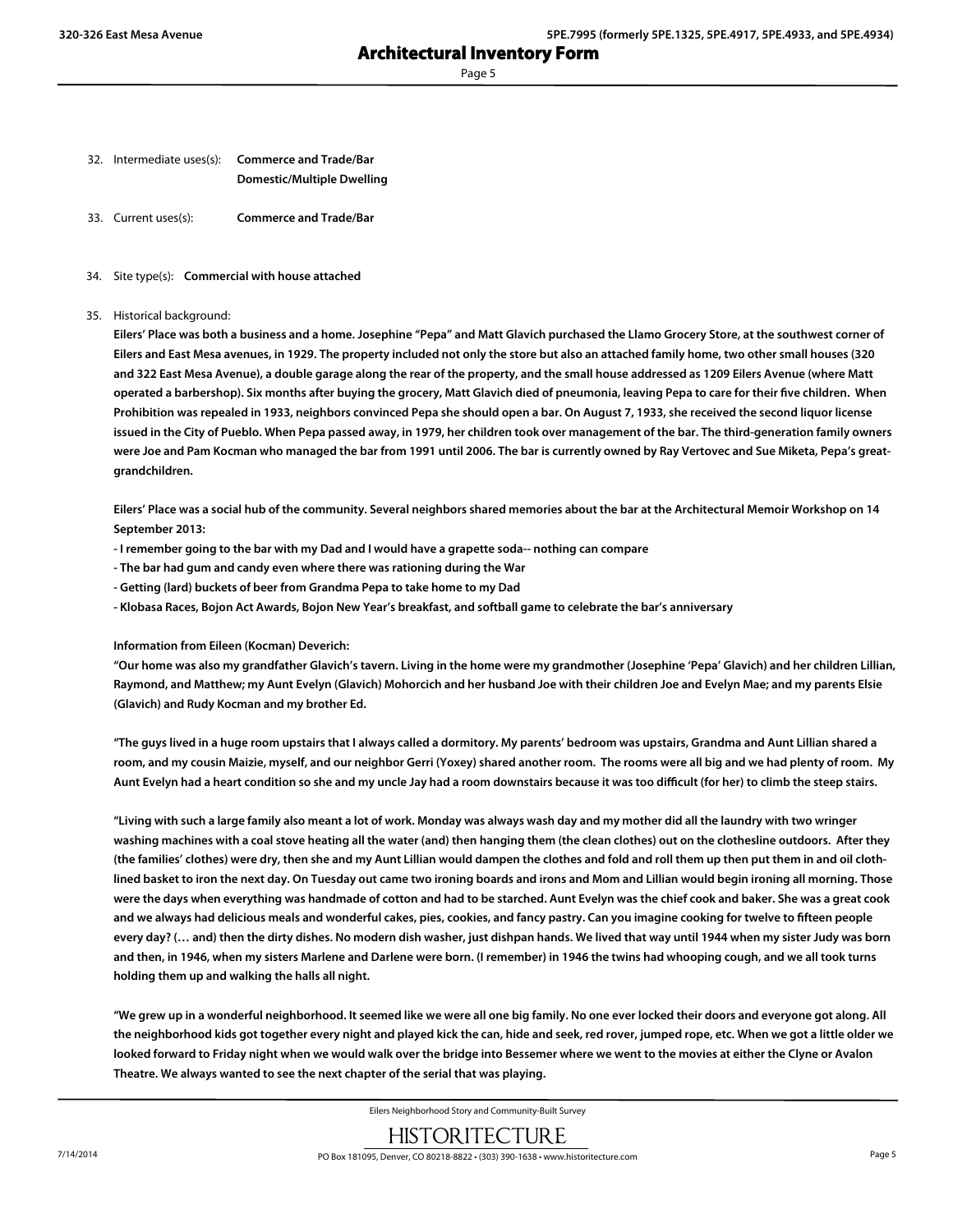Page 6

**"We lived with my grandmother until 1949 when my father built the first house (1142 Eilers Avenue) where the (Eilers/St. Mary's) ballfield used to be. Then my Aunt Evelyn and her family built their home next door (1146 Eilers Avenue) and my Aunt Lillian built their home (1133 Eilers Avenue) on the opposite side of the street. What a great life we had."**

#### *Information from Sue Miketa:*

**"My brother Ray and I purchased the bar from our cousins on April 20, 2006…. I remember, at age five, going with my great-grandmother (Pepa) to make her deposits at Minnequa Bank. And now, 45 years later, I am continuing to make those deposits for Eilers' Place. Joesphine Glavich is our mentor and we proudly have displayed her picture behind the bar in memory of a great woman!**

**"With the bar capacity at only 64, a little clean up and some transformations have taken place here. The (former) garage is now our little Slovenian Pub where we invite our fellow Tamburitzans to share their music and continue to perpetuate our Slovenian/Croatian culture. We enjoy renting the cozy-old dining/living room area of the house to our customers and family for small parties which we also use as overflow space from the bar for our scheduled events like our Bojon Day, Klobasi Races, Bojon Triatholon, and our Wild Game, Anniversary, and Christmas parties.**

**"The Glavich family has been blessed with so many loving, supportive patrons throughout the years. We celebrated our 80th anniversary where we proudly shared Slovenian food, music, and fun with all of our Eilers' extended family. It is our hope and dream to keep Eilers' Place as a thriving neighborhood bar, making friendships and memories through the next generation of Glaviches. As Ray and I continue to share these traditions and incorporate family values to continue to build community and reinforce pride in our heritage, we welcome everyone to Eilers' where it is truly THE BEST PLACE TO BE."**

#### 36. Sources of information:

**"Architectural Memoir Workshop." Eilers' Place (326 East Mesa Avenue).14 September 2013. Deverich, Eileen. "Memories of 326 East Mesa Avenue and 1142 Eilers Avenue." November 2013. Miketa, Sue. "History of Eilers' Place." December 2013.**

## **VI. SIGNIFICANCE**

- 37. Local landmark designation:  $\Box$  Yes  $\boxtimes$  No Designation authority: Date of designation:
- 38. Applicable National Register criteria:
	- $\boxtimes$  A. Associated with events that have made a significant contribution to the broad patterns of our history.
	- $\boxtimes$  B. Associated with the lives of persons significant in our past.
	- $\boxtimes$  C. Embodies the distinctive characteristics of a type, period, or method of construction, or that represent the work of a master, or that possess high artistic values, or that represent a significant and distinguishable entity whose components may lack individual distinction.
	- $\square$  D. Has yielded, or may be likely to yield, information important in prehistory or history.
	- $\square$  Qualifies under Criteria Considerations A through G (see manual).
	- $\square$  Does not meet any of the above National Register criteria.

Applicable Colorado State Register criteria:

- $\boxtimes$  A. Associated with events that have made a significant contribution to history.
- $\boxtimes$  B. Connected with persons significant in history.
- $\boxtimes$  C. Has distinctive characteristics of a type, period, method of construction or artisan.
- $\square$  D. Is of geographic importance.
- $\Box$  E. Contains the possibility of important discoveries related to prehistory or history.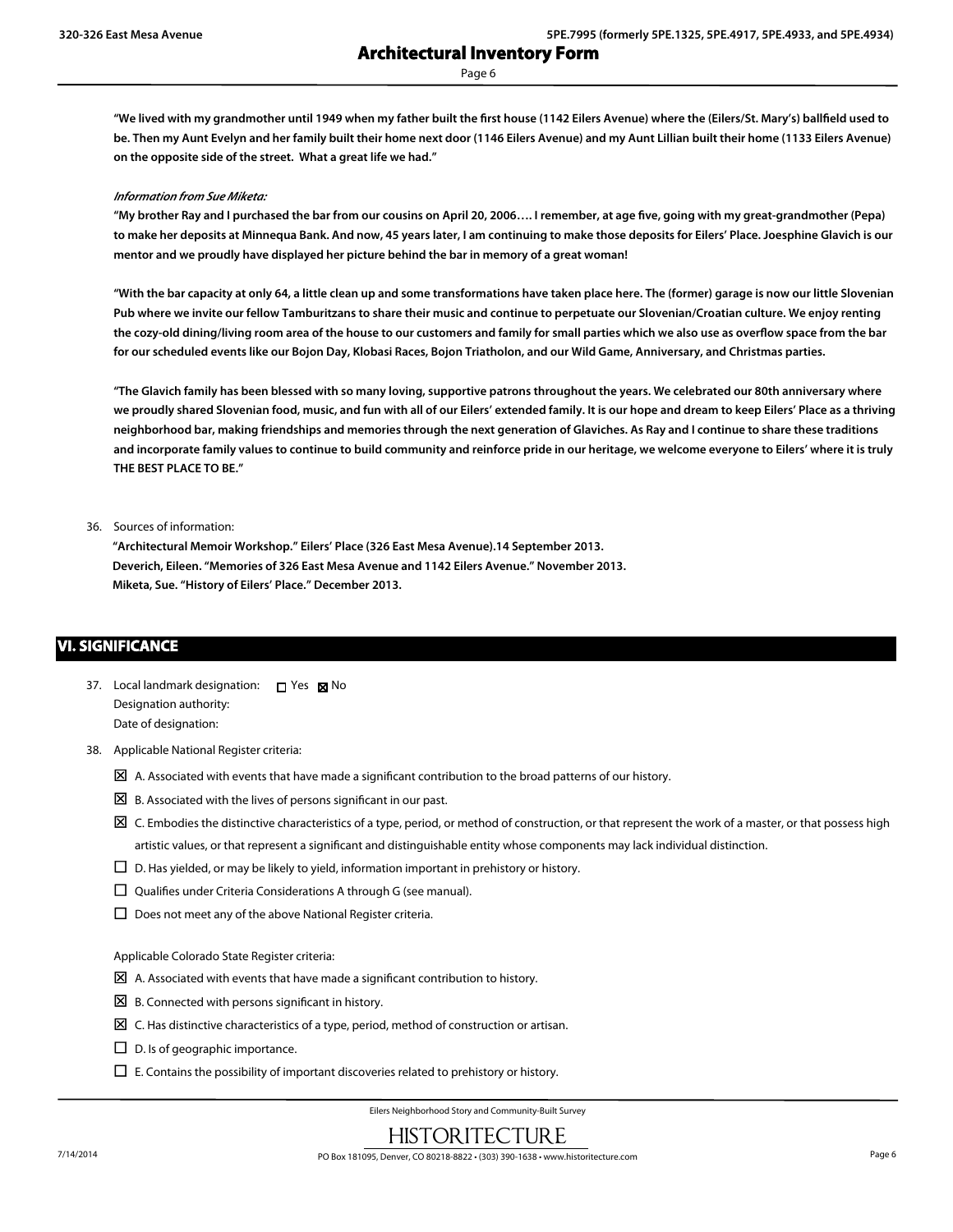Page 7

| Does not meet any of the above Colorado State Register criteria.                                                                                                |
|-----------------------------------------------------------------------------------------------------------------------------------------------------------------|
| Applicable City of Pueblo landmark criteria:                                                                                                                    |
| 1a. History: Have direct association with the historical development of the city, state, or nation; or<br>ப                                                     |
| 1b. History: Be the site of a significant historic event; or                                                                                                    |
| 1c. History: Have direct and substantial association with a person or group of persons who had influence on society.<br>⊠                                       |
| 2a. Architecture: Embody distinguishing characteristics of an architectural style or type; or<br>⊠                                                              |
| 2b. Architecture: Be a significant example of the work of a recognized architect or master builder, or<br>$\Box$                                                |
| 2c. Architecture: Contain elements of architectural design, engineering, materials, craftsmanship, or artistic merit which represent a significant or<br>$\Box$ |
| influential innovation;                                                                                                                                         |
| 2d. Architecture: Portray the environment of a group of people or physical development of an area of the city in an era of history characterized by a           |
| distinctive architectural style.                                                                                                                                |
| ⊠<br>3a. Geography: Have a prominent location or be an established, familiar, and orienting visual feature of the contemporary city, or                         |
| 3b. Geography: Promote understanding and appreciation of Pueblo's environment by means of distinctive physical characteristics or rarity; or                    |
| 3c. Geography: Make a special contribution to Pueblo's distinctive character.                                                                                   |

 $\square$  Does not meet any of the above City of Pueblo landmark criteria.

39. Areas of significance: **Architecture Ethnic Heritage/European Commerce**

- 40. Period(s) of Significance: **pre-1900; 1929-1964; 1929-1964**
- 41. Level of Significance: □ National □ State Local □ Not Applicable

#### 42. Statement of Significance:

**This site includes a total of five buildings, all of which Matt and Josephine "Pepa" Glavich purchased in 1929. All buildings on the site have been retained in single ownership/ as a single parcel since that date.**

**Eilers' Place is associated with commerce, operating originally as a grocery store and existing today as a beloved neighborhood bar in its fourth generation of family ownership. Slovenian immigrant Josephine "Pepa" Glavich established the bar as a way to support her family after her husband Matt passed away in 1930. The bar always has been and continues to be a social and cultural hub for Pueblo's Slovenian and Slovenian-American community. The walls of the bar feature a virtual museum of baseball, cultural, and neighborhood history. Character-defining features of this House with Commercial Addition building include the commercial enterprise directly abutting the house, the house retaining its physical integrity as a Bungalow, and the separate (from the home) commercial entry into the Eilers' Place bar.**

**The principal and most significant resource on this site is the Eilers' Place bar (with attached family home) and that building possesses sufficient significance to be considered individually eligible for listing on the National Register of Historic Places and the Colorado State Register of Historic Properties. It is a key neighborhood institution (Criterion A: Commerce/ Social History/ Ethnic History) and is associated with an important local family, especially its matriarch Josephine "Pepa" Glavich (Criterion B). Finally, the building is an excellent example of the House with Commercial Addition building type (Criterion C). More research is necessary in order to determine how much the other buildings on the site contribute to the eligibility of**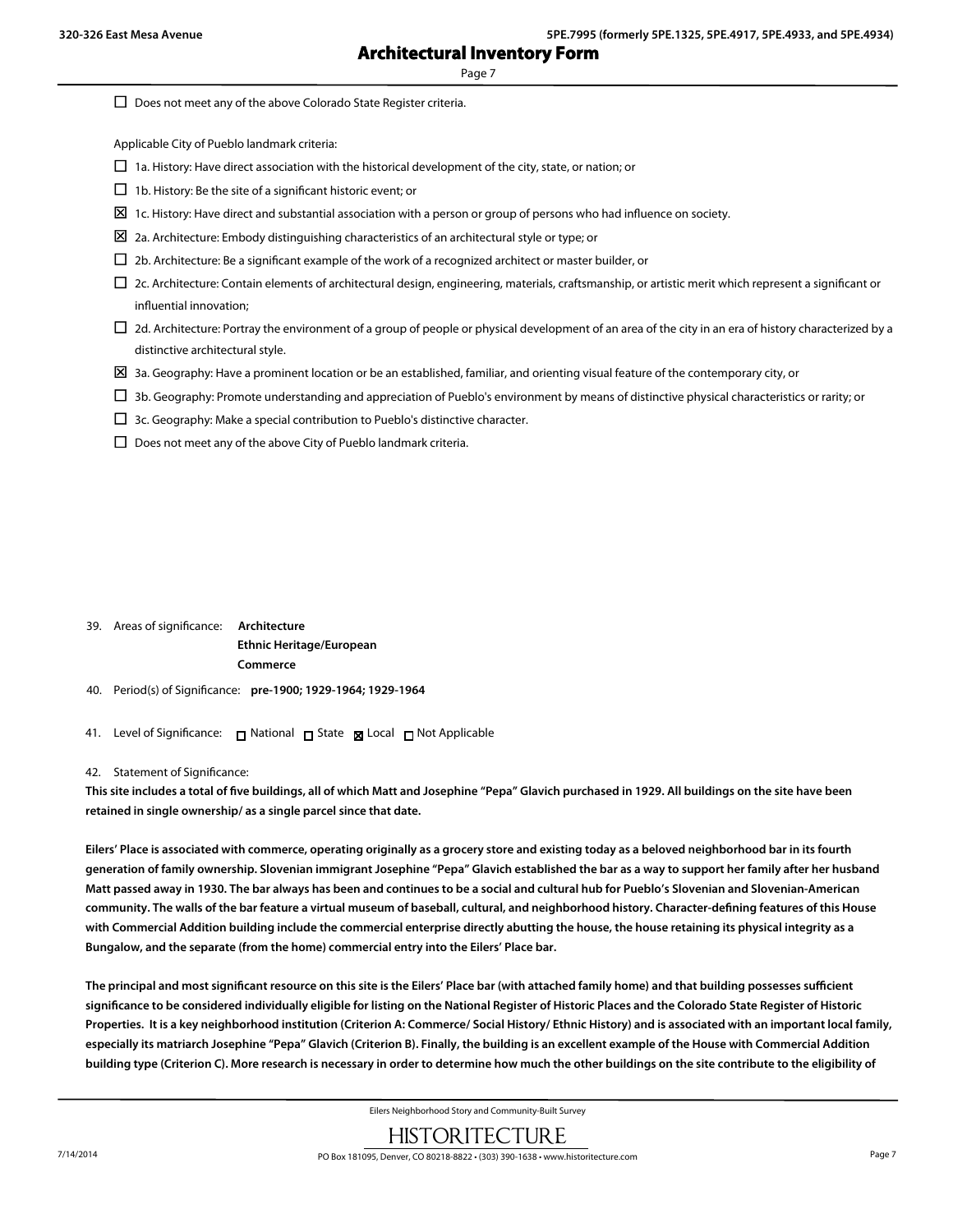Page 8

#### **the overall property.**

**The site containing Eilers' Place is individually eligible as a Pueblo Landmark. It has a direct association with Pueblo's Slovenian-American community and prominent business owner Josephine "Pepa" Glavich (local criterion 1c); the building possesses distinguishing characteristics of a recognized architectural style (local criterion 2a); and has become a de facto landmark due to its prominent location at the corner of East Mesa and Eilers avenues, in the heart of Bojon Town (local criterion 3a)**

#### 43. Assessment of historic physical integrity related to significance:

**This site exhibits a moderately high level of physical integrity relative to the seven aspects of integrity as defined by the National Park Service and the Colorado Historical Society: location, setting, design, materials, workmanship, feeling, and association. The second story of the original grocery store was removed sometime after 1910. But all indications are that this alteration represents an historic change with little impact on the integrity of the principal resource/ Eilers' Place. This building, and all of the others on the site, retain sufficient physical integrity to convey their significance.**

| 44. National Register eligibility field assessment: | <b>x</b> Individually eligible $\Box$ Not eligible $\Box$ Needs data $\Box$ Previously listed    |  |  |
|-----------------------------------------------------|--------------------------------------------------------------------------------------------------|--|--|
| State Register eligibility field assessment:        | <b>x</b> Individually eligible $\Box$ Not eligible $\Box$ Needs data $\Box$ Previously listed    |  |  |
| Local landmark eligibility field assessment:        | $\boxtimes$ Individually eligible $\Box$ Not eligible $\Box$ Needs data $\Box$ Previously listed |  |  |

45. Is there National Register district potential:  $\Box$  Yes  $\boxtimes$  No  $\Box$  Needs Data

Discuss: **The Eilers Neighborhood Story and Community-Built Survey project identified part of a potential Pueblo local landmark historic district associated with Pueblo's Slovenian-Americans community. Such a district would include all of the resources surveyed for this small project but the boundary extends to a much wider geographic area. More survey is needed to determine the appropriate local historic district boundaries. Based upon the information gathered thus far, this resource would be contributing to the proposed local historic district.**

If there is National Register district potential, is this building contributing:  $\Box$  Yes  $\Box$  No  $\Box$  N/A

| 46. If the building is in existing National Register district, is it contributing: | $\Box$ Yes $\Box$ No $\boxtimes$ N/A |
|------------------------------------------------------------------------------------|--------------------------------------|
|                                                                                    |                                      |

## **VIII. RECORDING INFORMATION**

| 47. | Digital photograph file name(s):<br>Digital photographs filed at: | mesaavee0320-0326 - 01.tif through mesaavee0320-0326 - 16.tif<br>Robert Hoag Rawlings Public Library<br>100 E. Abriendo Avenue<br>Pueblo, CO 81004-4290 |
|-----|-------------------------------------------------------------------|---------------------------------------------------------------------------------------------------------------------------------------------------------|
| 48. | Report title:                                                     | Eilers Neighborhood Story and Community-Built Survey                                                                                                    |
| 49. | Date(s):                                                          | 10/22/2013                                                                                                                                              |
| 50: | Recorder(s):                                                      | <b>Mary Therese Anstey</b>                                                                                                                              |
| 51: | Organization:                                                     | Historitecture, LLC                                                                                                                                     |
| 52: | Address:                                                          | PO Box 181095<br>Denver, CO 80218-8822                                                                                                                  |
| 53: | Phone number(s):                                                  | 303-390-1638                                                                                                                                            |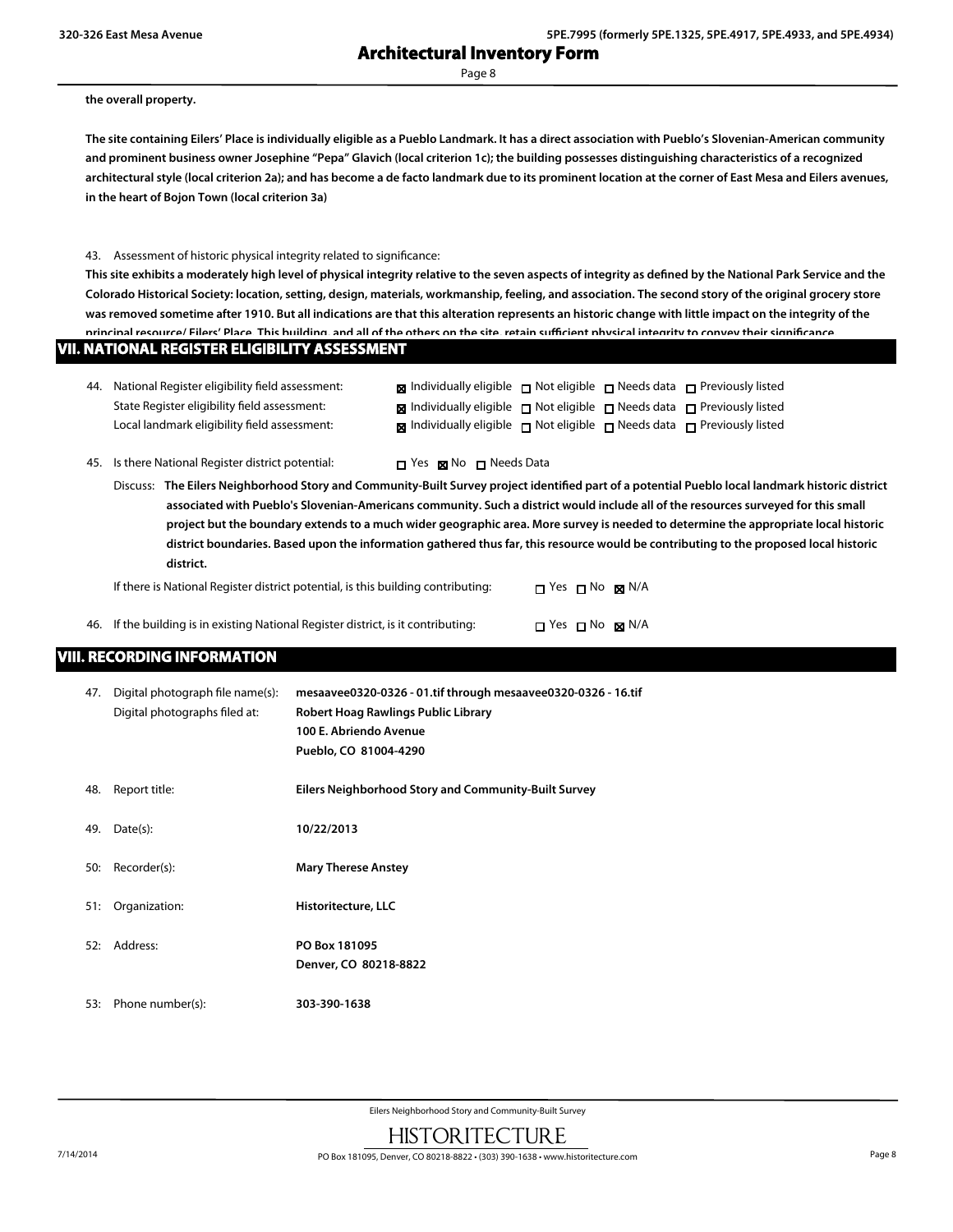Page 9

## **SKETCH MAP**

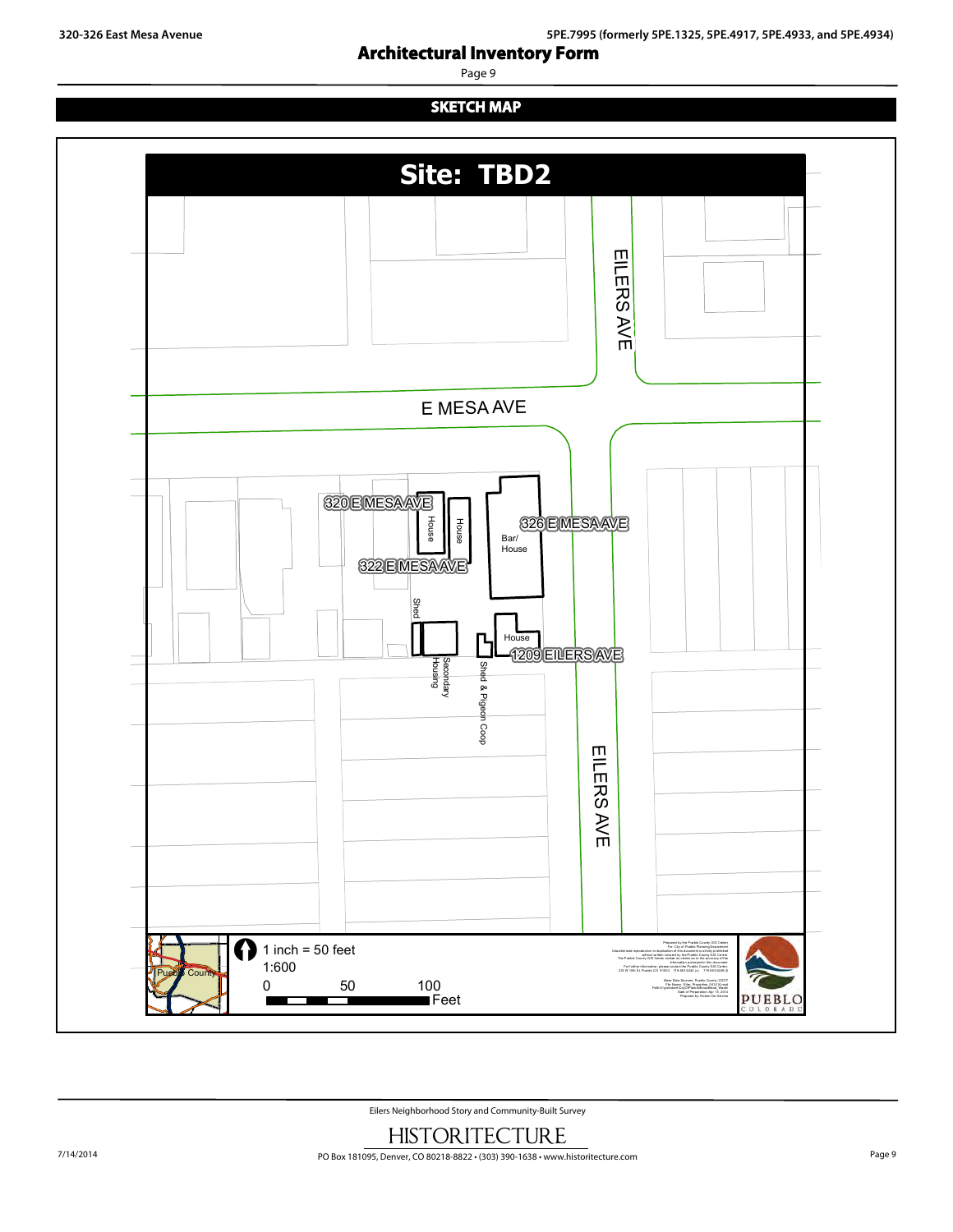# **Architectural Inventory Form Site:**<br> **Site:**<br> **Site:**

Page 10

## **LOCATION MAP**







Eilers Neighborhood Story and Community-Built Survey

HISTORITECTURE Feet 7/14/2014 PO Box 181095, Denver, CO 80218-8822 • (303) 390-1638 • www.historitecture.com Page 10

without written consent by the Pueblo County Gissell County Gissell County Gissell County Gissell County Gissell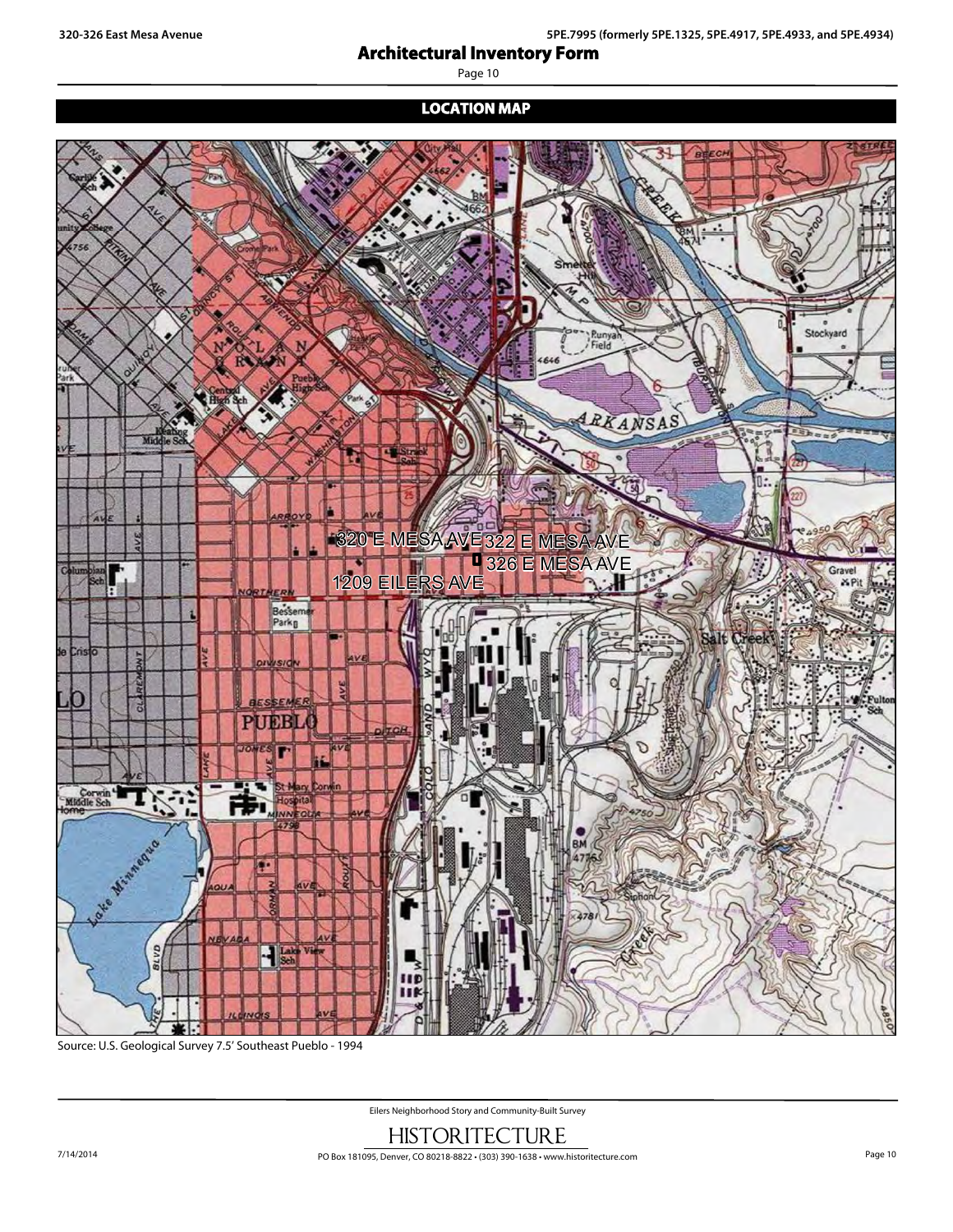Continuation Sheet Page 1 of 2

24. Associated buildings, features, or objects:

#### **320 East Mesa Avenue**

**Oriented to the north, this one-and-one-half story No Style building has a rectangular plan. This home has cream-colored horizontal siding and a frontgabled roof covered in asphalt shingles. All of the building's wood trim is painted dark brown. There appears to be a stubby chimney with stucco facing along the roofline.** 

**The primary entry for the building is centered on the façade. The inside door is white (wooden or vinyl) with recessed panels. The white metal storm door features a center combination opening. A minimal front-gabled pediment covers the front porch. This pediment has large, wooden supports and decorative cross members in the open gable. A black metal mailbox appears on the support pier west of the front door and the house number, "320," is affixed to the other support. The front door is reached via three curved concrete steps with brick facings. A basic metal bar west of these steps serves as the stair railing. Along the concrete foundation, west of the front stairs, there is a utility meter. Rectangular, horizontally oriented, (likely vinyl) slider windows flank the front door. There is a dark brown, wooden, rectangular vent in the home's gable face.** 

**The east elevation appears to have a single opening. Nearly centered on this side of the house is a small rectangular, vertically oriented window with a small ventilation fan in the bottom portion.** 

**The west elevation has two window openings. Near the southwest corner of the original house is a small rectangular, vertically oriented window similar to the one on the opposite side of the building. The second window appears in the rear shed-roofed extension. This window resembles those on the façade.** 

**The large rectangular accessory building along the alley obscures public right-of-way views of the south elevation of 320 E. Mesa Avenue.**

#### **Shed**

**This small, square accessory building is located near the southwest corner of the lot. It is slightly visible in the minimal gap between 322 East Mesa Avenue and the bungalow portion of Eilers' Place (326 East Mesa Avenue). There appears to be a shed-roofed pigeon coop affixed to the wall surface near the northeast corner of the shed's façade. West of this coop is a small rectangular, vertically oriented aluminum window. There are no openings on the south elevation. Neither the east nor west elevations are visible from the public right-of-way.**

#### **322 East Mesa Avenue**

**Oriented to the north, this one-story American Movements house has a rectangular plan. This home has cream-colored horizontal siding and a front-gabled roof covered in asphalt shingles. All of the building's wood trim is painted dark brown.** 

**The primary entry for the building is located near the northeast corner of the façade. The wooden inside door has a large, rectangular, fixed-pane lite in the center. There is an aluminum combination storm door. The front door is reached via two concrete steps and appears underneath the hipped roof front porch.**  The porch roof has exposed rafter ends. Simple, square, wooden columns support the porch roof. Basic wooden railings form the east and west edges of the **front porch. The house number, "322," is centered on the fascia. West of the front door is a large rectangular, vertically oriented, four-over-one window.** 

**Given the proximity to the adjacent house (bungalow portion of Eilers' Place (326 East Mesa Avenue), it is difficult to see all the details along this side of the home. The east elevation has three rectangular, vertically oriented, evenly spaced window openings. There is a large air conditioner vented into the bottom of the southernmost window.** 

**Proximity to the adjacent house (320 East Mesa Avenue) and a wooden gate between these two homes also make it difficult to discern details along the west elevation. There appear to be two rectangular, vertically oriented window openings.** 

**The hipped-roof extension on the south (rear) elevation is covered in cream stucco and has exposed rafter ends. A small rectangular, horizontally oriented slider window is nearly centered on this addition and located near the top part of the wall surface. The gable face of the original house is covered in narrow horizontal siding and has no openings.**

#### **Secondary Housing**

**This rectangular, north-facing accessory building is located along the alley behind a portion of 322 East Mesa Avenue and all of 320 East Mesa Avenue. The stucco building has a flat roof. The wood trim is painted dark brown. The north elevation features a curvilinear parapet. The details of the inside door were not visible from the public right-of-way. This entry door is located near the northeast corner of the façade and has a white metal (or vinyl) combination storm door. There are three windows evenly spaced across the north elevation. These windows are rectangular, vertically oriented, and double-hung. The building's east elevation has a stepped roofline back toward the alley. It also features a single rectangular, vertically oriented, double-hung window opening. The south elevation, along the alley, features two window openings. Near the center of this side of the building there is a rectangular, vertically oriented, double-hung window. A small satellite television dish is affixed to the white painted brick chimney. Close to the southwest corner is a small, rectangular, vertically oriented, double-hung window. Evenly spaced between the two south-facing windows is a utility meter along the foundation. The west elevation of this building was not visible from the public right-of-way.**

#### **1209 Eilers Avenue**

**Oriented to the east, this one-story American Movements house is located near the southeast corner of the lot. The building has an L-shaped plan. It has cream -colored stucco siding and a cross-gabled roof with slightly overhanging eaves and covered in asphalt shingles. All of the building's wood trim is painted light blue.** 

**The primary entry for the building is centered on the southern portion of the façade. The white wooden inside door has a large, square, fixed-pane lite in its upper portion. There is a white metal (or vinyl) combination storm door. The front door is reached via two concrete steps up to a minimal stoop. A frontgabled pediment with large wooden support braces covers this front stoop. The house number, "1209," appears in scrolled metal within the gable face. Identical, rectangular, vertically oriented, double-hung windows flank the front door. There is a rounded arch wooden vent in the home's gable face. The**